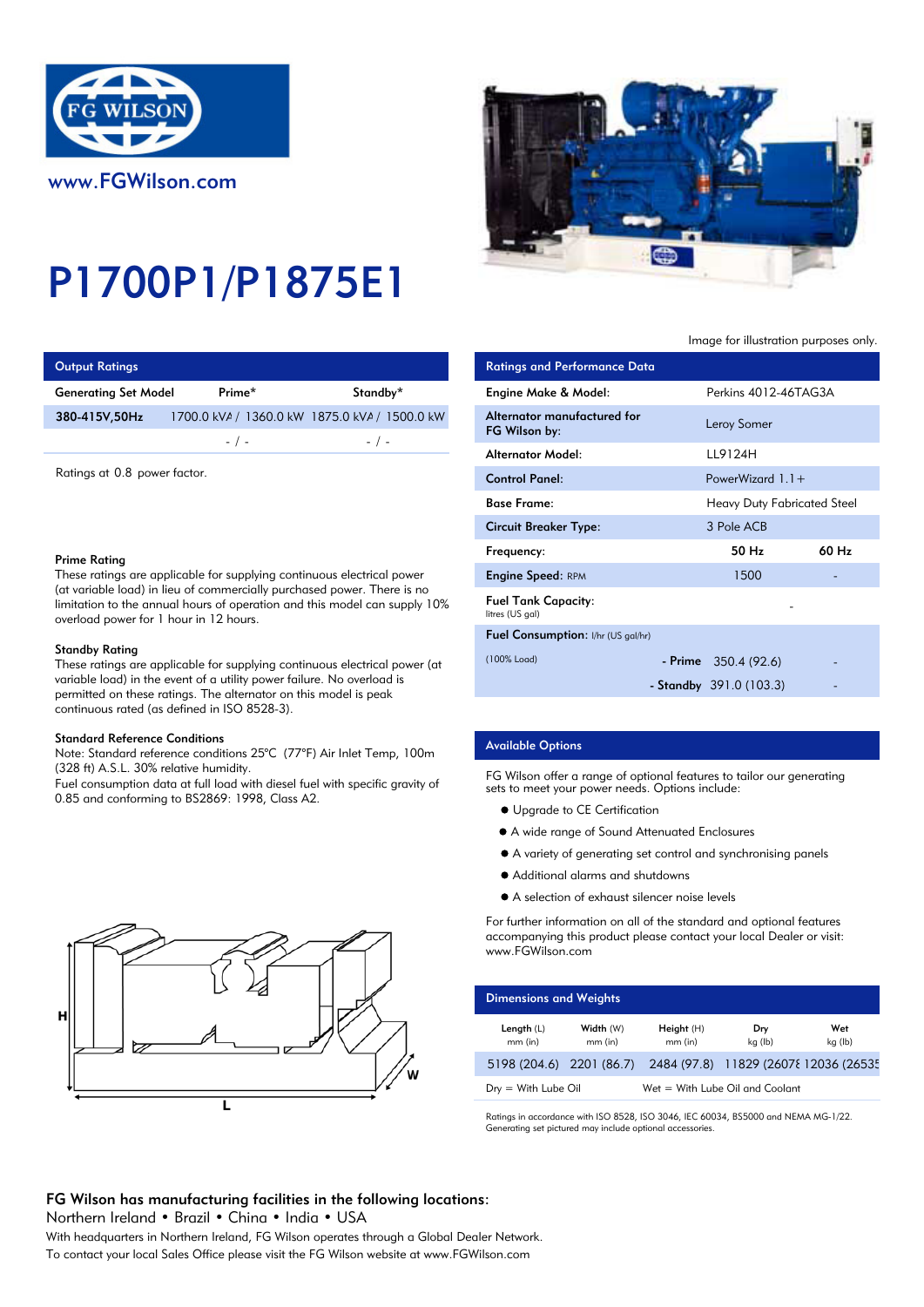| <b>Engine Technical Data</b>                               |                    |                                                 | <b>Air Systems</b>  |
|------------------------------------------------------------|--------------------|-------------------------------------------------|---------------------|
| No. of Cylinders / Alignment:                              |                    | $12$ / Vee                                      | Air Filter Ty       |
| Cycle:                                                     |                    | 4 Stroke                                        | Combustion          |
| Bore / Stroke: mm (in)                                     |                    | 160.0 (6.3)/190.0 (7.5)                         |                     |
| Induction:                                                 |                    | Turbocharged Air To Air<br><b>Charge Cooled</b> | Max. Comb           |
| Cooling Method:                                            |                    | Water                                           | <b>Restriction:</b> |
| <b>Governing Type:</b>                                     |                    | Electronic                                      |                     |
| <b>Governing Class:</b>                                    |                    | ISO 8528 G2                                     |                     |
| <b>Compression Ratio:</b>                                  |                    | 13.0:1                                          | <b>Cooling Sys</b>  |
| Displacement: I (cu. in)                                   |                    | 45.8 (2794.9)                                   | <b>Cooling Sys</b>  |
| Moment of Inertia: kg m <sup>2</sup> (lb/in <sup>2</sup> ) |                    | 19.30 (65951)                                   | Water Pum           |
| <b>Engine Electrical System:</b>                           |                    |                                                 | <b>Heat Reject</b>  |
|                                                            | - Voltage / Ground | 24/Negative                                     | kW (Btu/min)        |
| - Battery Charger Amps                                     |                    | 40                                              |                     |
| Weight: kg (lb)                                            | - Dry              | 4400 (9700)                                     | <b>Heat Radia</b>   |
|                                                            | - Wet              | 4604 (10150)                                    | $kW$ (Btu/min)      |

| Performance                 |           | 50 Hz          | 60 Hz |
|-----------------------------|-----------|----------------|-------|
| <b>Engine Speed:</b> rpm    |           | 1500           |       |
| Gross Engine Power: kW (hp) |           |                |       |
|                             | - Prime   | 1500.0 (2012.0 |       |
|                             | - Standby | 1643.0 (2203.0 |       |
| <b>BMEP:</b> $kPa$ (psi)    |           |                |       |
|                             | - Prime   | 2618.0 (379.7) |       |
|                             | - Standby | 2868.0 (415.9) |       |

|                                                 | <b>Fuel System</b>                          |                                    |                            |                            |              |
|-------------------------------------------------|---------------------------------------------|------------------------------------|----------------------------|----------------------------|--------------|
| <b>Fuel Filter Type:</b><br>Replaceable Element |                                             |                                    |                            |                            |              |
|                                                 | Class A2 Diesel<br><b>Recommended Fuel:</b> |                                    |                            |                            |              |
|                                                 |                                             | Fuel Consumption: I/hr (US gal/hr) |                            |                            |              |
|                                                 |                                             | 110%                               | 100%                       | 75%                        | 50%          |
|                                                 | Prime                                       | Load                               | Load                       | Load                       | Load         |
|                                                 | 50 Hz                                       |                                    | 391.0 (103.3) 350.4 (92.6) | 260.7 (68.9)               | 183.3 (48.4) |
|                                                 | 60 Hz                                       |                                    |                            |                            |              |
|                                                 |                                             |                                    |                            |                            |              |
|                                                 |                                             | 110%                               | 100%                       | 75%                        | 50%          |
|                                                 | <b>Standby</b>                              | Load                               | Load                       | Load                       | Load         |
|                                                 | 50 Hz                                       |                                    |                            | 391.0 (103.3) 287.1 (75.8) | 198.3 (52.4) |
|                                                 | 60 Hz                                       |                                    |                            |                            |              |
|                                                 |                                             |                                    |                            | .                          |              |

(Based on diesel fuel with a specific gravity of 0.84 and conforming to BS2869, Class A2)

| <b>Air Systems</b>                                                 | 50 Hz                    | 60 Hz |
|--------------------------------------------------------------------|--------------------------|-------|
| Air Filter Type:                                                   | Replaceable Element      |       |
| <b>Combustion Air Flow:</b> m <sup>3</sup> /min (cfm)              |                          |       |
|                                                                    | - Prime $125.0(4414)$    |       |
|                                                                    | - Standby $135.0 (4767)$ |       |
| Max. Combustion Air Intate<br><b>Restriction:</b> kPa (in $H_2O$ ) | 4.0(16.1)                |       |

| 13.0:1         | <b>Cooling System</b>                                                     | 50 Hz                     | 60 Hz |
|----------------|---------------------------------------------------------------------------|---------------------------|-------|
| 45.8 (2794.9)  | Cooling System Capacity: I (US gal)                                       | 212.0 (56.0)              |       |
| 19.30 (65951)  | <b>Water Pump Type:</b>                                                   | Centrifugal               |       |
|                | Heat Rejected to Water & Lube Oil:                                        |                           |       |
| 24/Negative    | kW (Btu/min)                                                              | - Prime $510.0(29003)$    |       |
| 40             |                                                                           | - Standby $625.0$ (35543) |       |
| 4400 (9700)    | <b>Heat Radiation to Room:</b> Heat radiated from engine and alternator   |                           |       |
| 4604 (10150)   | kW (Btu/min)                                                              | - Prime $167.3(9514)$     |       |
|                |                                                                           | - Standby $188.6(10725)$  |       |
|                | Radiator Fan Load: kW (hp)                                                | 64.0 (85.8)               |       |
| 50 Hz<br>60 Hz | Radiator Cooling Airflow: m <sup>3</sup> /min (cfm)                       | 1920.0 (67804)            |       |
| 1500           | <b>External Restriction to</b><br><b>Cooling Airflow:</b> Pa (in $H_2O$ ) | 250 (1.0)                 |       |

Designed to operate in ambient conditions up to 50°C (122°F).

Contact your local FG Wilson Dealer for power ratings at specific site conditions.

| <b>Lubrication System</b>      |                    |
|--------------------------------|--------------------|
| Oil Filter Type:               | Spin-On, Full Flow |
| Total Oil Capacity: I (US gal) | 177.0 (46.8)       |
| Oil Pan: $(US gal)$            | 159.0 (42.0)       |
| Oil Type:                      | API CG4 15W-40     |
| <b>Oil Cooling Method:</b>     | Water              |

| <b>Exhaust System</b>                                | 50 Hz                     | 60 Hz |
|------------------------------------------------------|---------------------------|-------|
| Silencer Type:                                       | Optional                  |       |
| <b>Silencer Model &amp; Quantity:</b>                | $-(-)$                    |       |
| Pressure Drop Across Silencer<br>System: kPa (in Hg) |                           |       |
| Silencer Noise Reduction Level: dB                   | 10                        |       |
| Maximum Allowable Back Pressure:<br>kPa (in Hg)      | 5.0(1.5)                  |       |
| <b>Exhaust Gas Flow:</b> $m^3/m$ in (cfm)            |                           |       |
|                                                      | $-$ Prime 350.0 (12360)   |       |
|                                                      | - Standby $350.0$ (12360) |       |
| Exhaust Gas Temperature: °C (°F)                     |                           |       |
| - Prime                                              | 480 (896)                 |       |
| - Standby                                            | 480 (896)                 |       |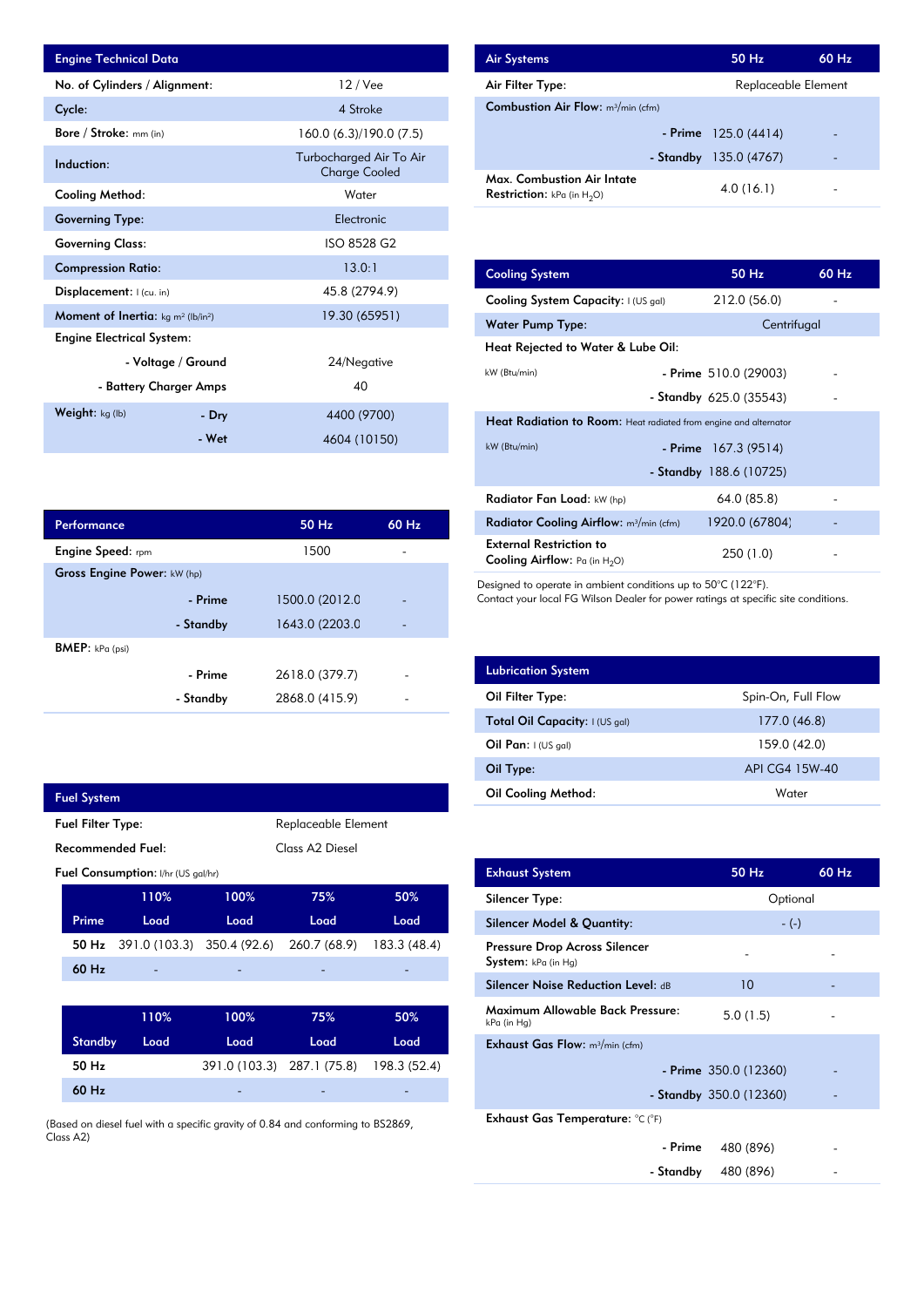| <b>Alternator Physical Data</b> |             |
|---------------------------------|-------------|
| Manufactured for FG Wilson by:  | Leroy Somer |
| Model:                          | LL9124H     |
| No. of Bearings:                |             |
| <b>Insulation Class:</b>        | н           |
| <b>Winding Pitch Code:</b>      | $2/3 - 6S$  |
| Wires:                          | 6           |
| Ingress Protection Rating:      | IP23        |
| <b>Excitation System:</b>       | AREP        |
| AVR Model:                      | R449        |

| <b>Alternator Operating Data</b>         |                                                            |
|------------------------------------------|------------------------------------------------------------|
| <b>Overspeed:</b> rpm                    | 2250                                                       |
| <b>Voltage Reguation:</b> (Steady state) | $+/- 0.5$                                                  |
| Wave Form NEMA $=$ TIF:                  | 50                                                         |
| Wave Form IEC $=$ THF:                   | 2.0%                                                       |
| <b>Total Harmonic content LL/LN:</b>     | 2.5%                                                       |
| Radio Interference:                      | Suppression is in line with European<br>Standard EN61000-6 |
| <b>Radiant Heat:</b> kW (Btu/min)        |                                                            |
| - 50 Hz                                  | 65.6 (3731)                                                |
| - 60 Hz                                  |                                                            |

| Alternator<br><b>Performance Data:</b> |          | 50 Hz    |          |  |  |
|----------------------------------------|----------|----------|----------|--|--|
| Data Item                              | 415/240V | 400/230V | 380/220V |  |  |
|                                        |          |          |          |  |  |
| <b>Motor Starting</b>                  | 6986     | 6509     | 5897     |  |  |
| Capability* kVA                        |          |          |          |  |  |
| <b>Short Circuit</b>                   | 300      | 300      | 300      |  |  |
| Capacity** %                           |          |          |          |  |  |
| <b>Reactances: Per Unit</b>            |          |          |          |  |  |
| Xd                                     | 2.740    | 2.950    | 3.270    |  |  |
| X'd                                    | 0.210    | 0.220    | 0.250    |  |  |
| $X^{\prime\prime}$ d                   | 0.107    | 0.116    | 0.128    |  |  |

Reactances shown are applicable to prime ratings.

\*Based on 30% voltage dip at 0.6 power factor.

\*\*With optional permanent magnet generator or AREP excitation.

| Voltage Technical Data 50 Hz |        |        |          |        | Voltage Technical Data 60 Hz |     |        |     |          |  |  |
|------------------------------|--------|--------|----------|--------|------------------------------|-----|--------|-----|----------|--|--|
| Voltage                      | Prime: |        | Standby: |        | Voltage                      |     | Prime: |     | Standby: |  |  |
|                              | kVA    | kW     | kVA      | $kW$   |                              | kVA | kW     | kVA | kW       |  |  |
| 415/240V                     | 1700.0 | 1360.0 | 1875.0   | 1500.0 |                              |     |        |     |          |  |  |
| 400/230V                     | 1700.0 | 1360.0 | 1875.0   | 1500.0 |                              |     |        |     |          |  |  |
| 380/220V                     | 1700.0 | 1360.0 | 1875.0   | 1500.0 |                              |     |        |     |          |  |  |
|                              |        |        |          |        |                              |     |        |     |          |  |  |
|                              |        |        |          |        |                              |     |        |     |          |  |  |
|                              |        |        |          |        |                              |     |        |     |          |  |  |
|                              |        |        |          |        |                              |     |        |     |          |  |  |
|                              |        |        |          |        |                              |     |        |     |          |  |  |
|                              |        |        |          |        |                              |     |        |     |          |  |  |
|                              |        |        |          |        |                              |     |        |     |          |  |  |
|                              |        |        |          |        |                              |     |        |     |          |  |  |
|                              |        |        |          |        |                              |     |        |     |          |  |  |